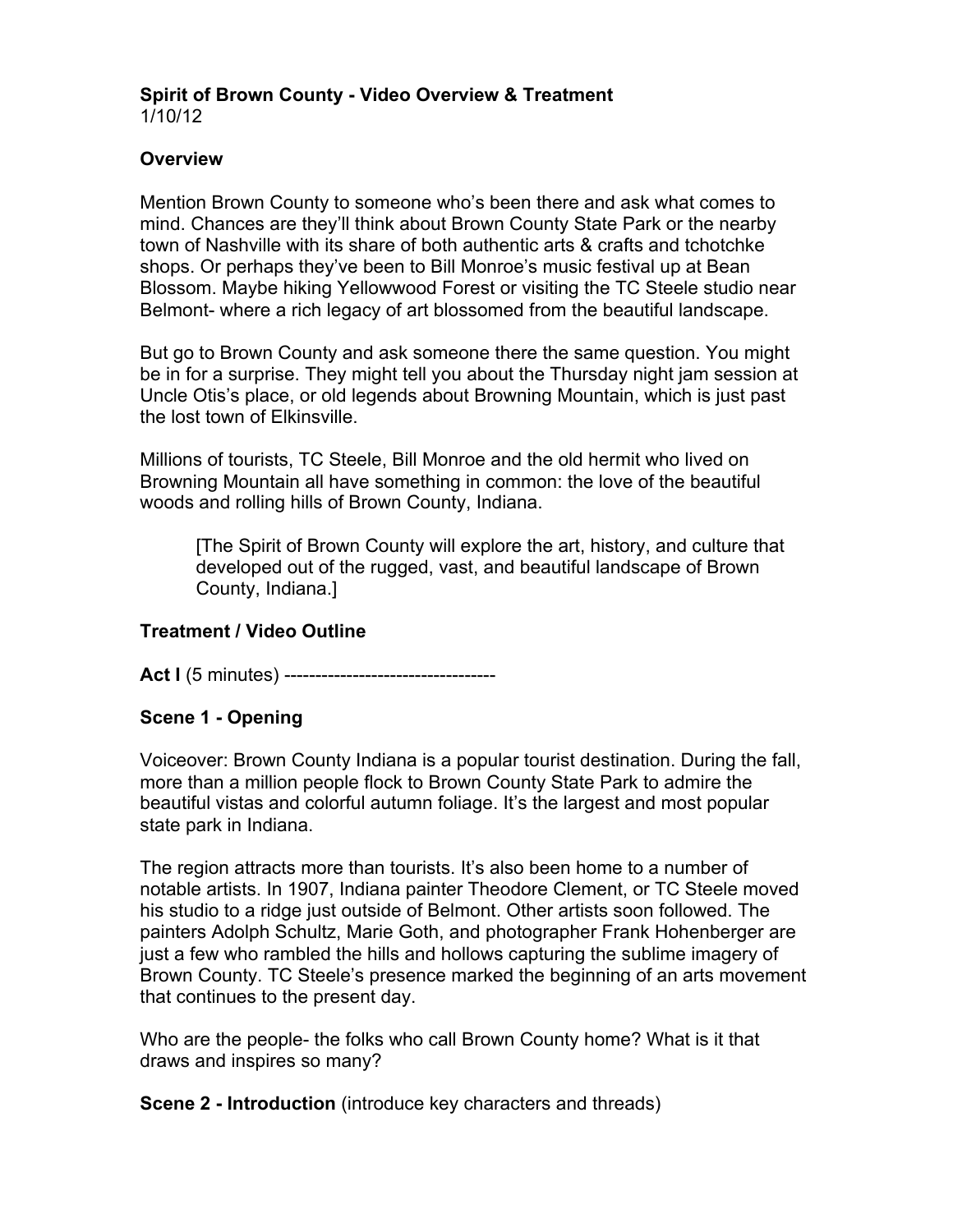Montage of key interview subjects describing why they love Brown County and how it relates to their passion/work. "These hills have always been my home...." "I love Brown County…"; "A painter couldn't ask for a prettier landscape…"; etc.

Jim Eagleman (naturalist) Rachael Perry (art historian & author) Dan Bilger (musician) Pam Raider (prominent local figure) Andrea deTarnowsky (TC Steele caretaker & historian) Fred Lacey (mountain biker and hiker) Kara Barnard (musician & teacher) Andy Rogers (businessman) Tamar Kander (painter)

It's no surprise that so many varied folks call Brown County home. There's so much to see and do. (Montage of activities: horseback riding, painting, hiking, paddling, panning for gold, eating, playing music, flying, mountain biking, enjoying vistas.)

**Act II** (24 minutes) -----------------------------------

# **Scene 1 - Early History** (3 min)

Once a part of Monroe County, Brown County was established in 1836. (Early maps and photos) Julie Pearson (historian) and Diana Biddle (Brown County Genealogist) describe the origins of the region and the early characters that helped establish Brown County.

### **Scene 2 - Artists put Brown County in the spotlight** (4 min)

In 1907 Theodore Clement (TC) Steele and his new wife Selma moved to the region and established an art colony. Other artists soon followed including Adolph Schultz, Marie Goth, the photographer Frank Hohenberger and the popular Indiana writer, James Whitcomb Riley. The arts scene flourished, attracting tourists and drawing national attention to the high caliber of art, artists, and scenery in Brown County. The momentum of attention and rising tourism helped establish Brown County State Park, which opened in 1929. Rachel Perry & Andrea deTarnowsky explain how the arts blossomed in Brown County.

# **Scene 3 - The House of the Singing Winds** (3 min)

Selma Steele coined the name "House of the Singing Winds" because of the unique and lyrical sounds the breeze made as it whistled through the screens on the porch. Selma was an avid gardener and loved nurturing the gardens and the landscape around the house. Andrea deTarnowsky and Rachel Perry take us on a tour of the grounds including the Dewar Log Cabin. (Could possibly use Bobbie Lancaster's song about the House of the Singing Wind.)

### **Scene 4 - Present Day Arts & Crafts** (5 min)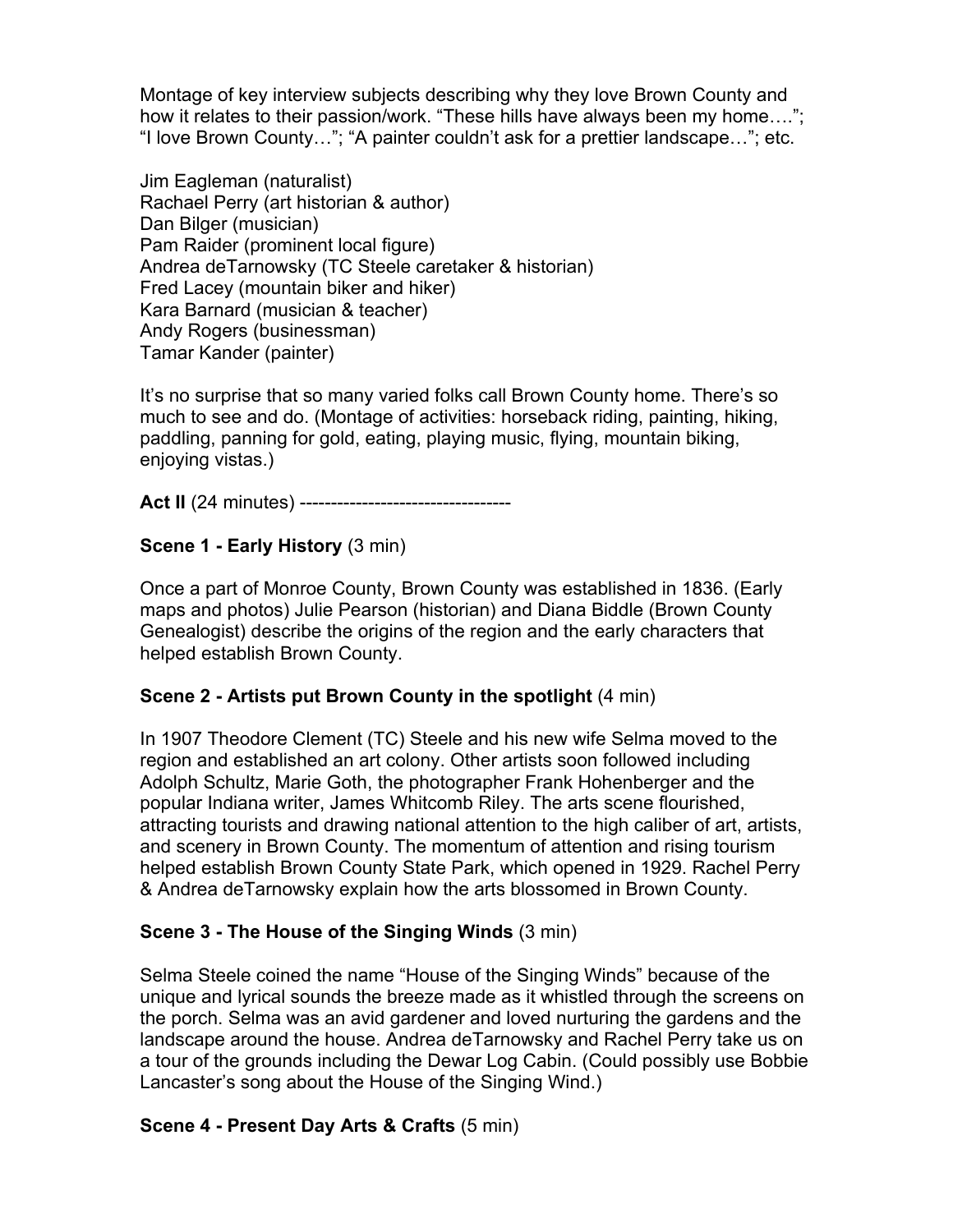A stroll through Nashville shows that the arts and crafts are vibrant as ever. You can poke into the Brown County Art Gallery on Main Street and see original works by TC Steele, Ada and Adolph Schultz, and Marie Goth. And just down the street you can find locally made dulcimers, guitars, and fiddles from local craftsmen. And there's the fudge and candy shops…..

Brown County Art Guild (Jaime Sweany gives tour) Bruce Taggart - mandolin, banjo & fiddle maker gives tour of studio.

### **Scene 5 - Music in the Hills** (6 min)

The landscape of Brown County does more than inspire painters. Go out in the hills and listen. If you're in the right place at the right time, you might hear the strains of music echoing through the valleys. On Thursday nights Uncle Otis holds a jam session on Lower Schooner Road. This is frequented by some musical greats including the White Lightning Boys. (Uncle Otis jam session and White Lightning Boys interview.)

Kara Barnard is a musician, teacher and an artist. She also owns the Weed Patch Music Company in Nashville. (Kara interview on music and the spiritual qualities of the land.)

And up in Bean Blossom, there's the ever-popular Bill Monroe Bluegrass Festival. (Bean Blossom Festival footage)

### **Scene 6 - Culture** (3 minutes)

Brown County is host to an interesting collection of people and businesses. Only 15,000 live in Brown County but every year, more than a million visitors travel through the county. (Key characters reflect, sometime humorously, their perspectives on tourism and small town life.)

**Act III** (22 minutes) ----------------------------------

# **Scene 1 - What's Going On?** (5 min)

Word and news travels fast in a small town. Beside the word on the street, Brown County residents have a few ways of staying in touch with news and events. Cindy Steele, editor and publisher of INto Art and Our Brown County talks about what she does and how it reflects the region's interesting culture.

Sara Clifford, editor of the weekly newspaper, The Brown County Democrat gives a tour. One long-running popular column is the Sheriff's Log. (Sara reads a few choice samples.) Of course enforcing the law isn't really a joking matter.

### **Scene 3 - The Law of the Land** (3 min)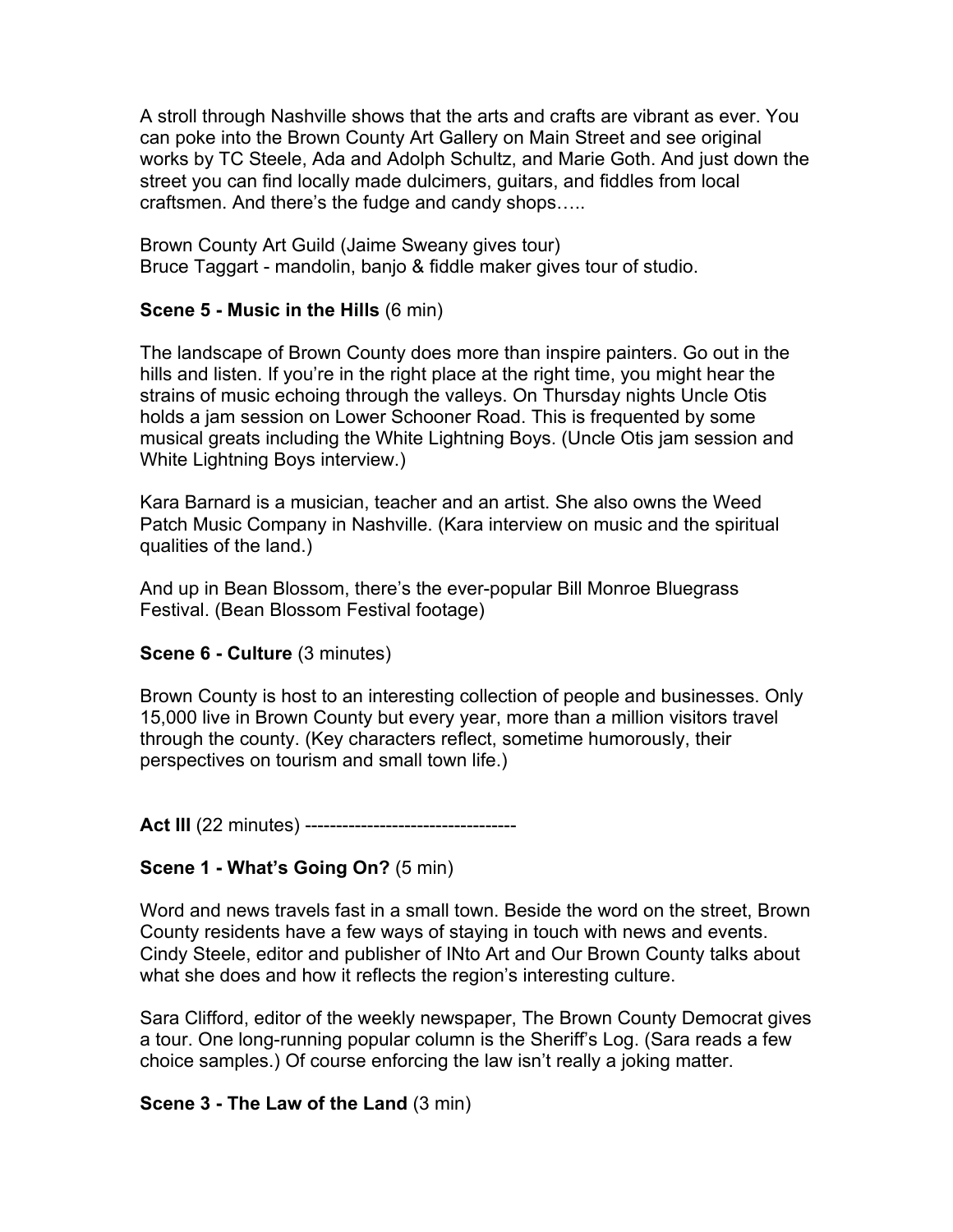Sheriff Rick Followell takes us on patrol in Brown County and gives us a tour of the Sheriff's Department. Crime in Brown County wasn't always handled the same way. (Diana Biddle on the historic log jail and legend of the Whitecappers.)

### **Scene 2 - Out and About in Brown County** (9 min)

There's so much to see and do in Brown County. Yes, you can appreciate the landscapes, art and music. But what else do people do for fun?

The Moonwalkers are a hiking club that meets on the full moon of very month. (Mike Kelley or Julie Pearson on the Moonwalkers)

Brown County is a Mecca for mountain bikers. Gnawbone, Nebo Ridge & Brown County State Park are just a few places where pedal pushers can find some beautiful single track to ride. (Mountain biker clips)

Paddlers can enjoy the quiet waters of Yellowwood Lake, Salt Creek and Lake Monroe. (Kayak/canoe footage)

And there are the summer camps. Camp Palawopec has been home to generations of campers. (Camp Palawopec campfire ceremony) Possibly mention Camp Rancho Framasa as well.)

Panning for Gold at the Gatesville Country Store. The Gold Prospectors Association (GPA) meets the 1<sup>st</sup> Saturday of every month. Storeowner Robin Stevens of the Gatesville Country Store has been supplying prospectors with the necessary tools and know-how for years.

Browning Mountain - The place of many legends

# **Scene 3 - Brown County State Park** (5 min)

Brown County State Park is the largest state park in Indiana and one of the largest in the country. Jim Eagleman, State Park naturalist talks about the uniqueness of the park and how it serves as a vital corridor for migratory birds.

> Horse Camp Abe Martin Lodge

**Act IV** (5 minutes) ----------------------------------

# **Scene 1 - Future of the County: Protecting the beauty** (2.5 minutes)

Recent issues have put growth and development at odds with protecting the region's natural beauty. Andy Rogers, businessman and philanthropist whose investments in Brown County have helped protect its heritage and cultural treasures. (Andy Rogers on growth and the region's character. Jim Eagleman on State Park conservation.)